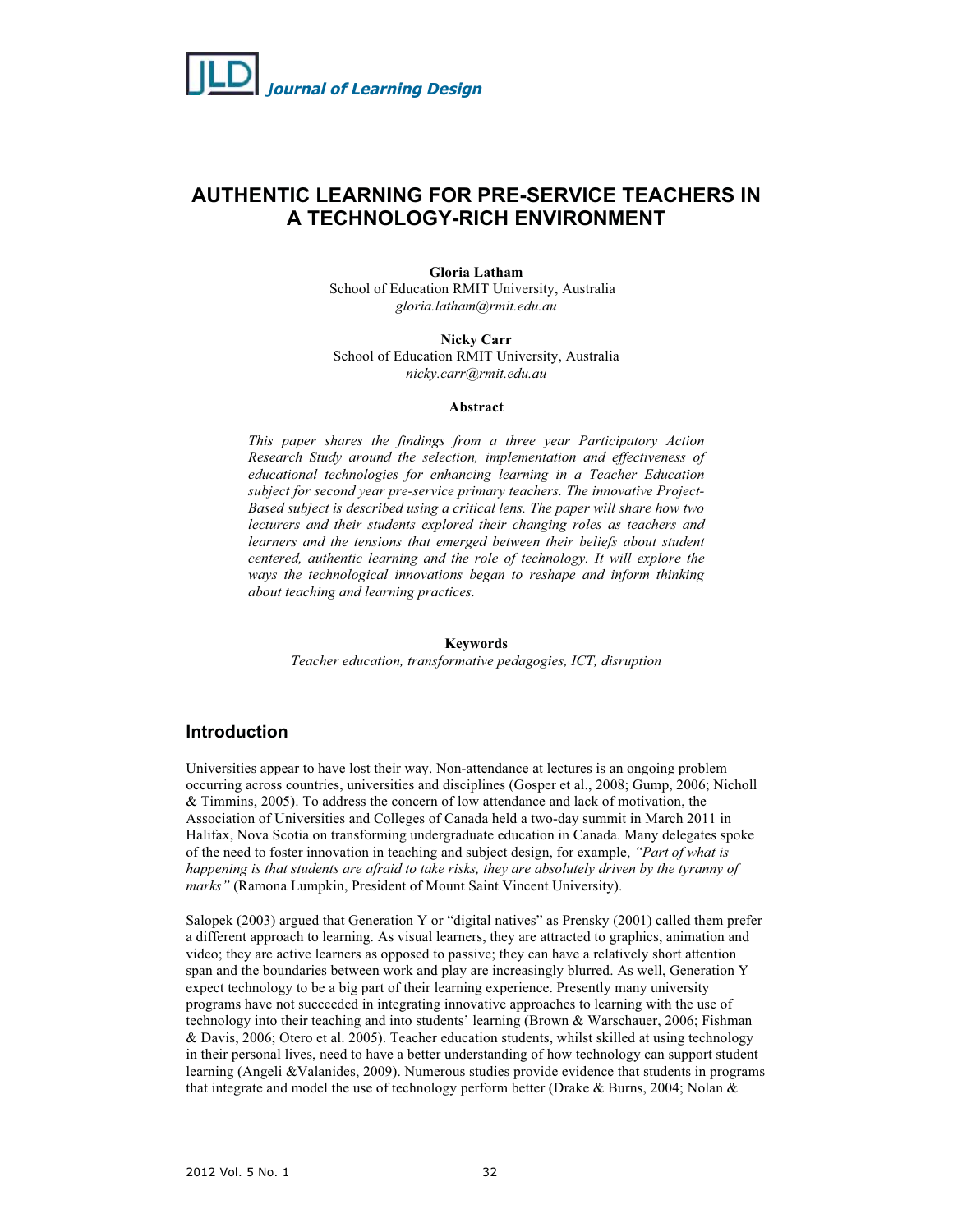

McKinnon, 2003; Otero et al., 2005). Teacher education institutions are being urged to model the integration of technology and student-centered pedagogies to their students (Ertmer & Ottenbreit-Leftwich, 2010).

This paper describes the experiences of two teacher educators who attempted to foster innovation and risk taking in a technology-enriched subject to engage Generation Y learners. It explores their changing roles as teachers and the tensions that emerged between their intended and enacted practices about student-centered, authentic learning and the role of technology.

## **The Innovation**

The subject emerged in response to a perceived need from both anecdotal and Course Experience Survey data to address issues of student disengagement in the second year of a four year Bachelor of Education primary program. The following four aims are central to the subject and the research project.

- To engage students in their learning.
- To disrupt the norms of traditional schooling and demonstrate risk taking, rather than further traditional transmissive models of teaching.
- To integrate technology in ways that were purposeful, student-centered and authentic, and in ways that fostered exploration and discovery (Jonassen, Howard, Marra & Crismond, 2008).
- To enable students to transform ideas and skills to their own teaching practices

Interested staff from a range of disciplines (literacy, maths, science and ICT) met together to plan for this innovation. What emerged was a blended learning environment - an extended face-to-face role-play over an entire semester supported by an online environment where a mystery needed to be solved.

Utilising and building on what we knew about drama, cooperative learning, digital gaming and project based learning, we fashioned three different mysteries over the three year project<sup>1</sup>. The 150 students and staff who participated in the subject each year wore two hats – one as a learner, immersed in the mystery, the other as practitioner, reflecting on the pedagogical approaches modelled throughout the mystery. Each student and staff member was allocated a character's role to adopt as members of a Task Force. Each student character had one of five occupations related to the content of the mystery. Teams were made up of at least one member of each occupation in an attempt to foster students' abilities to see situations from multiple perspectives. Each team was part of a central Task Force working collaboratively to solve the mystery. Our intent was to foster collaboration rather than competition amongst the teams of students, so varied pieces of "evidence" were provided to some team members but not others. The evidence, delivered to the students online and face-to-face, came in a variety of media that needed to be read/viewed/solved in myriad ways. Teams had to study, synthesise and report their findings to the other members of the Task Force in order to collectively build evidence and hypothesise about the potential solution. Our intention was to leave unanswered questions to allow students the opportunity to construct alternative pathways within the mystery. The project design incorporated online lectures,

 $\overline{\phantom{0}}$ 

<sup>&</sup>lt;sup>1</sup> The first mystery centered on the discovery of an abandoned alien spacecraft and the subsequent search for the missing alien; the second mystery was to solve an environmental disaster related to a city's water supply; and the final mystery was a criminal investigation into the theft of a valuable piece of art. All three mysteries integrated literacy, mathematics, science, geography and information and communications technology. All three mysteries were possible but implausible.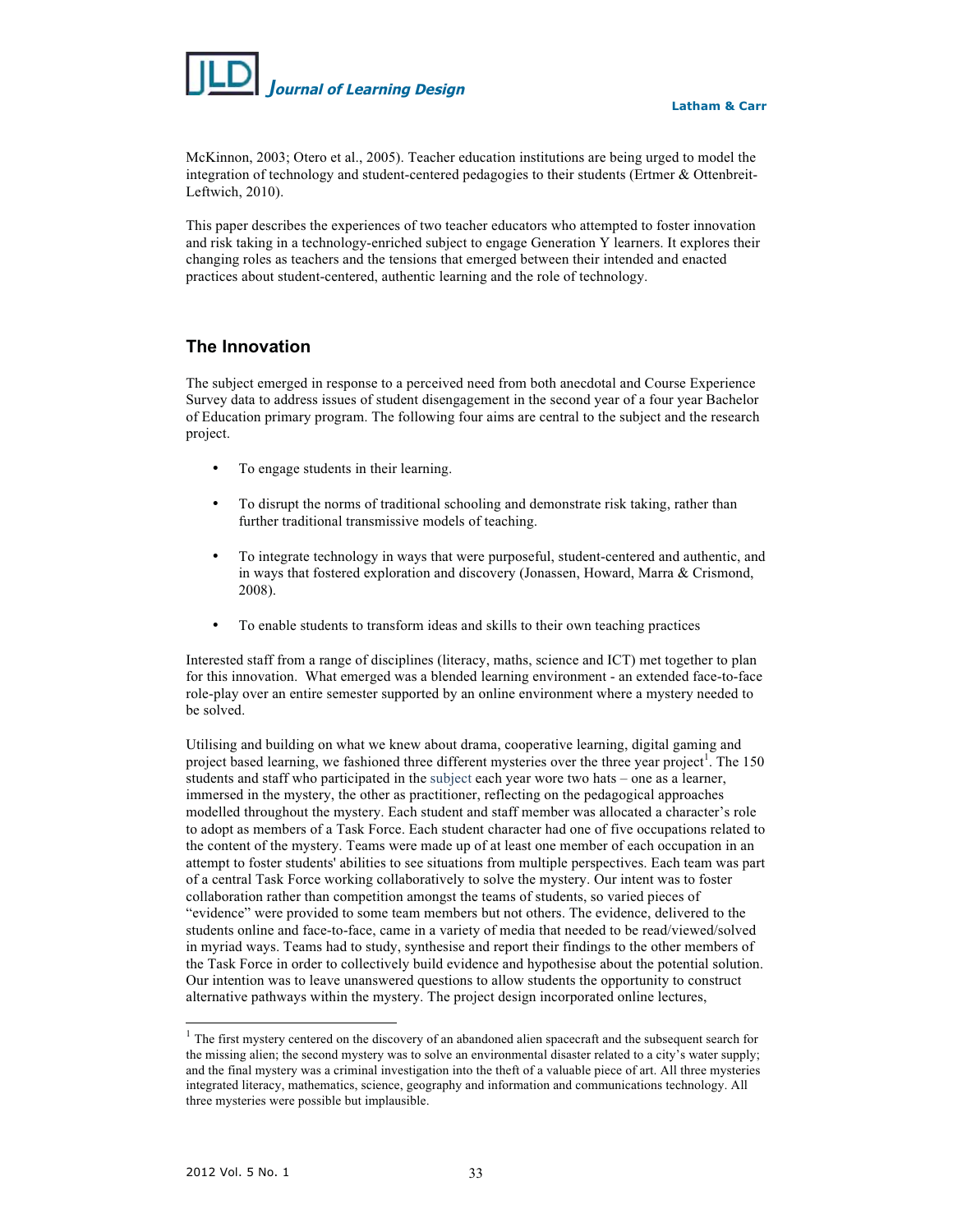

discussion forums, wikis and web pages integrated into the university's Blackboard learning management system.

Our students often struggle with the demands of group work because of personality clashes and differing work ethics, geographic dispersion, timetables and differing work/study arrangements. To assist with some of these challenges, each team was provided with its own private wiki space where they were asked to share the knowledge they were building, to post and modify their findings, hypothesise after each phase in the investigation, and to use the space to organise and allocate responsibilities within their team. The intent was to use technology authentically, to provide a space where students could collaboratively build knowledge in ways that did not rely merely on face-to-face interactions.

In the process of developing this simple environment, we were active in learning more about the technology. Reflecting on the nature of the first mystery gave rise to thoughts about what else might be possible if we could overcome the limitations of our own technical skills. The University's Education Media Group offered us expertise in multimedia production, graphic design, web development, video production, and photography. They would transform some of the dreams in our heads to innovative realities. The result in the second mystery was a far more sophisticated online environment, complete with Flash interactive learning objects, images, podcasts, videos, a custom made wiki, blogs and a discussion forum that allowed people from outside the university to participate, all delivered in a slickly-designed web based 'desktop' interface. A key feature of the new online environment was a content management system that allowed us to deliver different 'evidence' and clues (content) to different individuals and groups of individuals.

## **Methodology**

While developing the blended learning approach, there was need for collaborative, systematic and comprehensive feedback as part of a three year Participatory Action Research (PAR) project. This involved us planning, acting, reflecting, evaluating, and initiating additions and improvements which have assisted in expanding and strengthening the blended inquiry-based mystery over time (Burns, 1999; Kemmis & McTaggart, 1988). As a process-oriented and collective approach, PAR helped us to contexualise our research knowledge by monitoring our teaching and students' learning over time, as well as assisting us to make informed decisions about change. We understood the value of PAR as appropriate for carrying out classroom-based research. This methodology also assisted the development of skills of observation and critical reflection in and upon our practice with a view towards improving our teaching and learning. The approach used can usefully be applied to many aspects of classroom practice such as curriculum development, teaching and learning methods, strategies and assessment (Hopkins, 1993; Kemmis & Mc Taggart, 1988; Zuber-Skerritt, 1993). The research was intended to enable all participants to collect, analyse data and eventually transform their practice. The students' investment was to discover more effective ways of using technology to better their teaching.

The Participatory Action Research undertaken took the form of opening up a pedagogical space for ongoing dialogue and critical reflection. By engaging in role-plays, lecturers and pre-service teachers become members of two different worlds simultaneously: the learner and the teacher. Boal (1995) described this state of being as "metaxis." In this state, the participant can better understand "real life" through the nexus between the imagined and the real. This opens up a dialogical space of possibilities for change to occur from routine, unexamined practices.

#### *Data collection and analysis*

Data was collected in weekly planning meetings over the three years of the project and extensive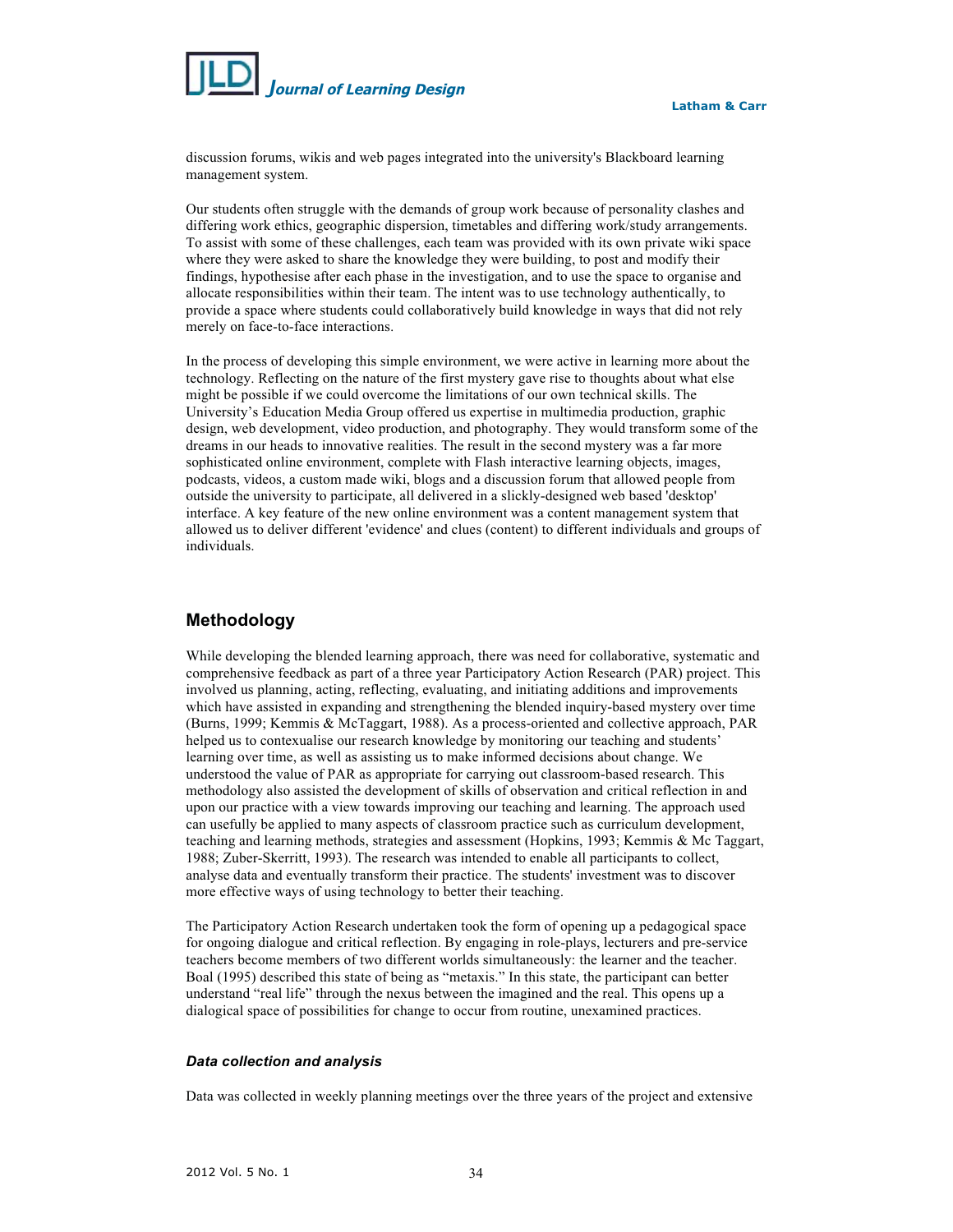

debriefings amongst teaching staff during and at the end of each mystery. Using professional journals teaching staff recorded weekly reflections that related back to the project's aims, capturing students' reactions and responses to the pedagogies we adopted and the technological environment in which they were immersed. We recorded our joys and frustrations with the technology and our perceptions about the strengths and inadequacies of our pedagogical approaches.

Data was also collected from student feedback in classes and in their normal subject evaluation surveys. Each year a series of online discussion forums were established seeking student reflections on their initial reactions to the subject, the disruptive pedagogies being used, the role that ICT played in the subject, the use of role play, cooperative learning, and higher order thinking. Student reflections prepared as part of assessments were also collected. A series of focus groups were held with students participating in the subject at the end of the academic year. Students and teaching staff had open conversations about the positive and negative aspects of the subject, its usefulness to them as teachers and the role that technology played in the subject. Focus groups also explored new ideas to refine future mysteries and their implementation.

In keeping with the principles of PAR, data was analysed each year in terms of the initial project aims. Common themes based on the aims were identified. Multiple passes of the data were made as new themes emerged from the analysis. New themes emerged about issues that hadn't been considered initially. Data from each mystery was also evaluated to better inform and support planning of the following year's mystery, to identify where additions or alterations to the mystery were required and initial aims strengthened and refined.

## **Findings**

Initially it was felt that we had created an engaging technology-rich environment that would disrupt traditional modes of teaching and learning and would support our pedagogical beliefs. However, as we implemented each mystery, tensions arose between our intentions with the technology and the realities. These tensions provided learning opportunities to re-examine and strengthen subsequent approaches. The findings with respect to the aims, stated earlier, often overlap as each finding impacted on the others.

#### *Engagement in learning*

A central aim for redesigning our  $2<sup>nd</sup>$  year subject was to reignite and further engage in our university students' learning. Utilising Coates' (2007) aspects of engagement we built the subject being mindful of it comprising:

- active and collaborative learning;
- participation in challenging academic activities;
- formative communication with academic staff;
- involvement in enriching educational experiences;
- feeling legitimated and supported by university learning communities.

At the outset of each mystery, many students' expectations were challenged. There was heightened interest in what they were experiencing and student engagement, at least initially, appeared high. The following example typifies students' initial responses: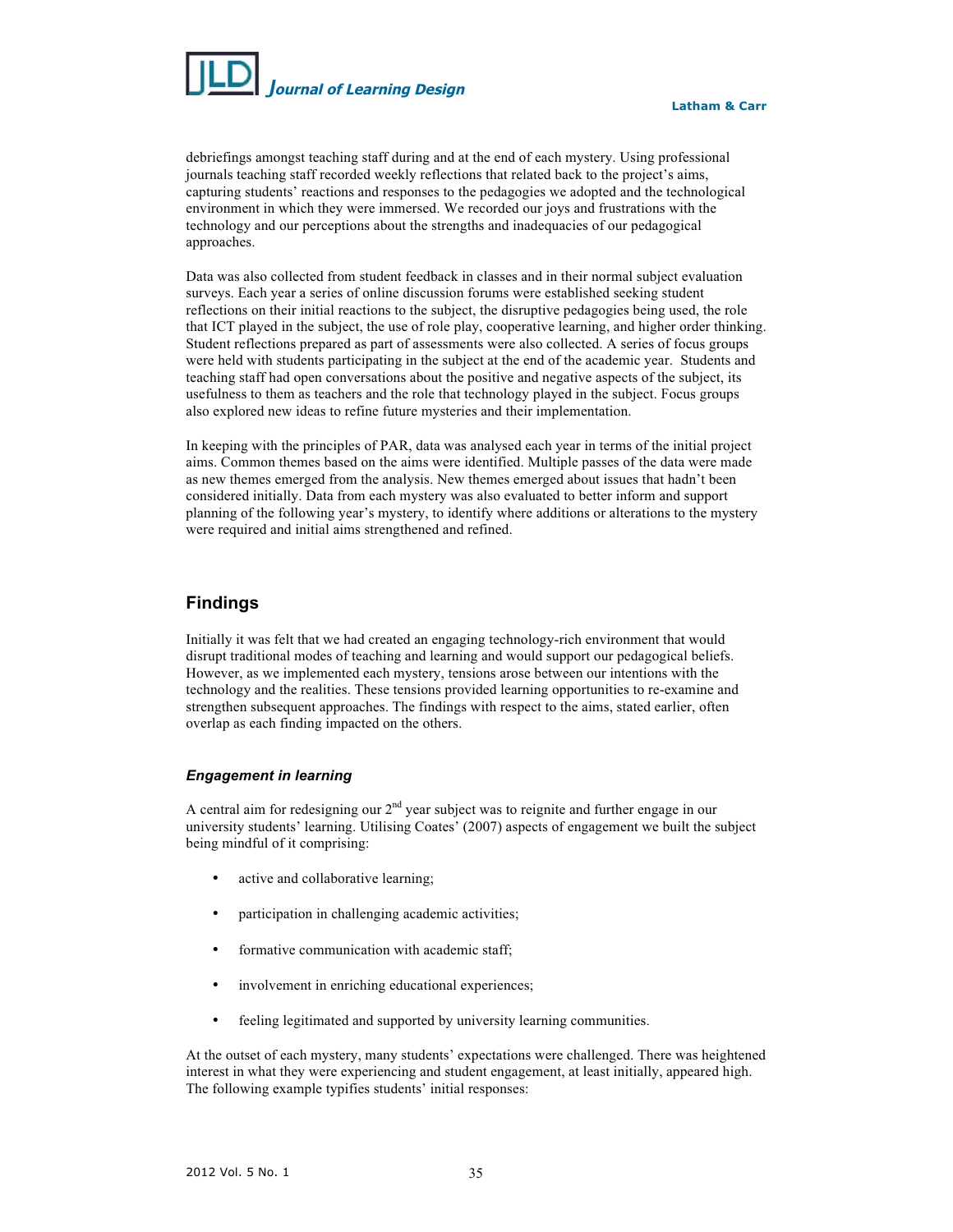

*At the beginning of this semester, I was really intrigued and excited about what we were going to be doing throughout the first 5 weeks of this subject*. (Kara)

Student attendance, while not compulsory, was another measure of engagement and it remained consistently high throughout each mystery. The students felt the need to attend in order to receive new information and help other team members make sense of the new clues unfolding. High attendance was greatest in the third mystery when we increased the emphasis on physical clues being distributed face-to-face rather than all clues being delivered online as was the case in the first two mysteries.

However, the initial excitement that our pre-service teachers expressed in the sophisticated online environment we developed in the second mystery soon gave way to expressions of frustration and disenchantment as the technology failed to work. Key areas of the online environment were not ready or its full functionality was not available. Anxiety levels rose. Students revealed comments such as:

*It was very difficult when we initially started the subject as we had dilemmas with the technology and the wikis* (Sean)

The teaching staff shared the students' frustrations with the failure of the technology, However, in the next mystery, the technical issues were largely overcome and did not create the barrier they had in the previous year. Engagement was restored.

Unexpectedly, lecturer engagement was also high. We looked forward to each class, our teaching was reinvigorated and we were excited to employ new practices and to learn from collaborating with colleagues from differing disciplines. From Lecturer 1's Professional Journal:

*I haven't worked this hard on a subject in years yet I am enjoying almost every minute of it (when the technology is working). I'm also learning to teach more effectively. There comes a time in your teaching when you feel you are in command of your subject content and you are able to share it effortlessly. I now realise how dangerous this feeling can be. My engagement with this course comes from the myriad challenges I face moment by moment – just floating in a sea of unknowns, often dangerous risk-taking and the exciting collaboration with colleagues outside my discipline.* 

#### *Disrupting the norms of traditional schooling*

One of our key aims was to model a risk-taking pedagogy; one that focused on student-centered collaborative inquiry and problem solving, rather than on transmissive pedagogies and entrenched ways of "doing school." For example, we decided not to provide the expected detailed subject outline and schedule as we felt this would remove the sense of "mystery" that needed to unfold. Instead, we asked our students to trust us. Some did, as illustrated in this sample comments:

*This online introduction to the course is so much more exciting then the normal mode with the first lecture and tute. We have been listening to people tell us that virtual learning is exciting and a new method of teaching students to learn independently however this is the first time we are experiencing it ourselves. I think it's REALLY exciting and also will keep everyone tuned in over the next few weeks. I am looking forward to the clues and the rest of the mystery.* (Pam)

However, for some students, the lack of detail regarding the subject outline was a cause for initial anxiety, as typified in this comment:

*I am feeling uncomfortable and nervous as we have to wait anxiously for the information presented as the 'mystery unfolds'. This is definitely going to put me out of my comfort*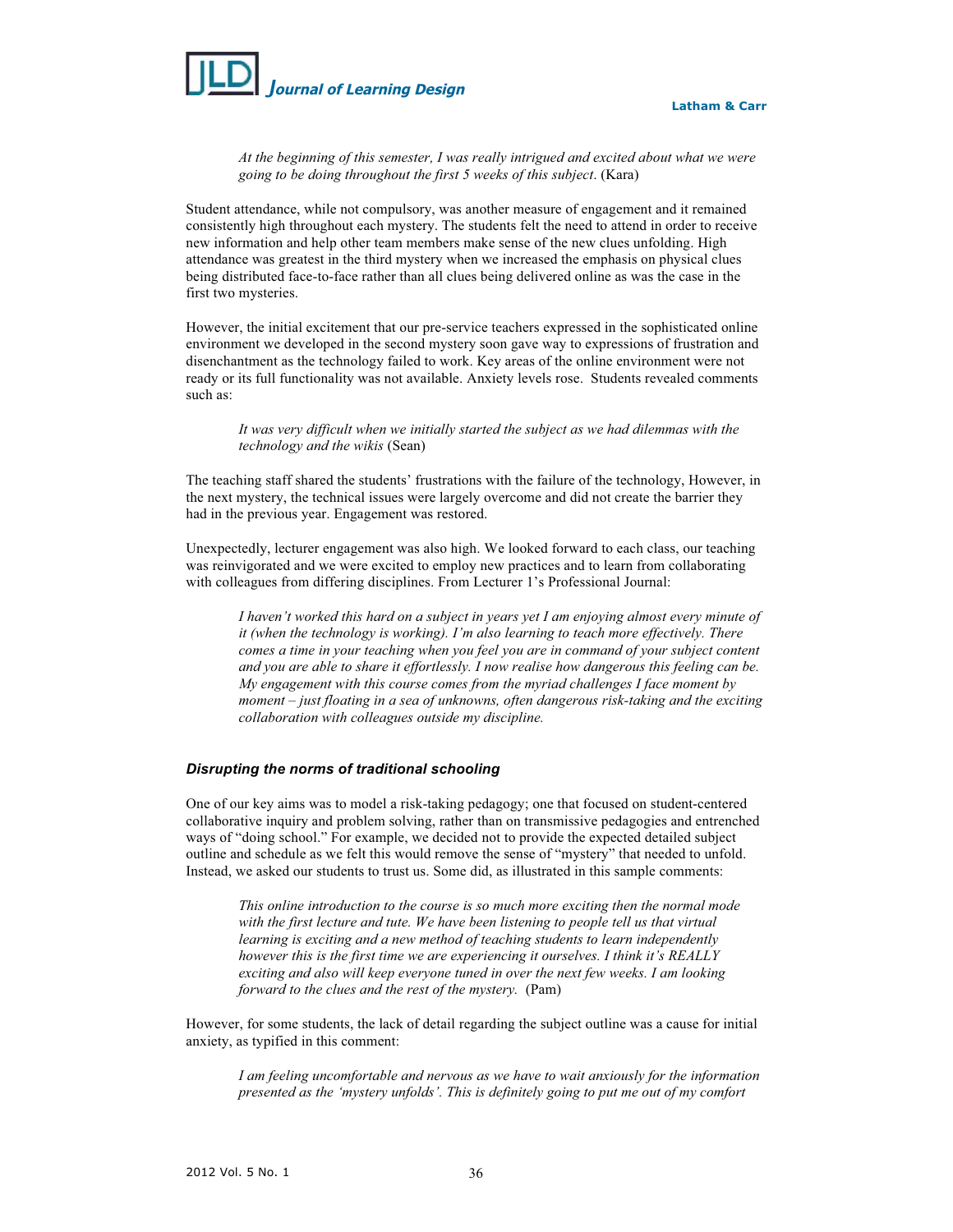

*zone as I like to have all the information before plunge in.* (Alicia)

Underlying these concerns was the perception of learning as a fixed set of topics they were expected to learn and to regurgitate in assignments in order to obtain high marks, as suggested in the following two comments:

*I am so familiar with knowing exactly what I expect to get out of a course and what criteria I need to abide by in order to achieve good marks and the acquired knowledge intended. However this course was different, which was refreshing.* (Mary)

The use of role play as a major pedagogical strategy also challenged some students, illustrated in the following:

*I found that as the time wore on I felt a little silly continuing with the role play as not many others seemed to be into it.* (Sally)

*Despite the reluctance of some of our university students to actively participate in the role-play aspect of the subject, most perceived benefits from using such an approach with primary students Role playing allows us to be in a different dimension by taking on another person's character and role. With relation to the mystery where we are role playing certain characters and careers, we are taking on their knowledge and applying it to ours. Even though at times this could be difficult, incorporating role play in a classroom is great to get students thinking in a different viewpoint and seeing things from another persons view.* (Kate)

Students in this subject were allocated to groups, rather than self-selecting their groups. For many this was a challenge, however, most students recognised the benefits of this approach as typified by Donna's comment:

*Initially I found it a bit difficult to work with my team because we were all so different, not from the same group of friends and one of the girls I had never even seen before – let alone met! As we progressed though, I realised it was probably a good thing being just put into a group rather than choosing because it meant I challenged myself to get to know other people and I accept that we are always going to need to get along with people who bring forward different opinions, beliefs, work ethics and skills.* (Donna)

#### *Integrating technology in purposeful, authentic and student-centered ways*

#### **Student- centered use of technology**

We started with the premise that our pedagogical innovation needed to model student-centered pedagogies and authentic use of technology. A central idea of student-centered learning is that students have greater control over choice of subject matter, learning methods and the pace of their learning (Gibbs, 1992). Herrington, Oliver and Reeves (2003) argued that authentic learning activities:

- have real world relevance;
- are ill-defined, requiring students to define tasks and sub-tasks;
- comprise complex tasks to be investigated over a sustained period;
- provide opportunities for students to examine the task from different perspectives;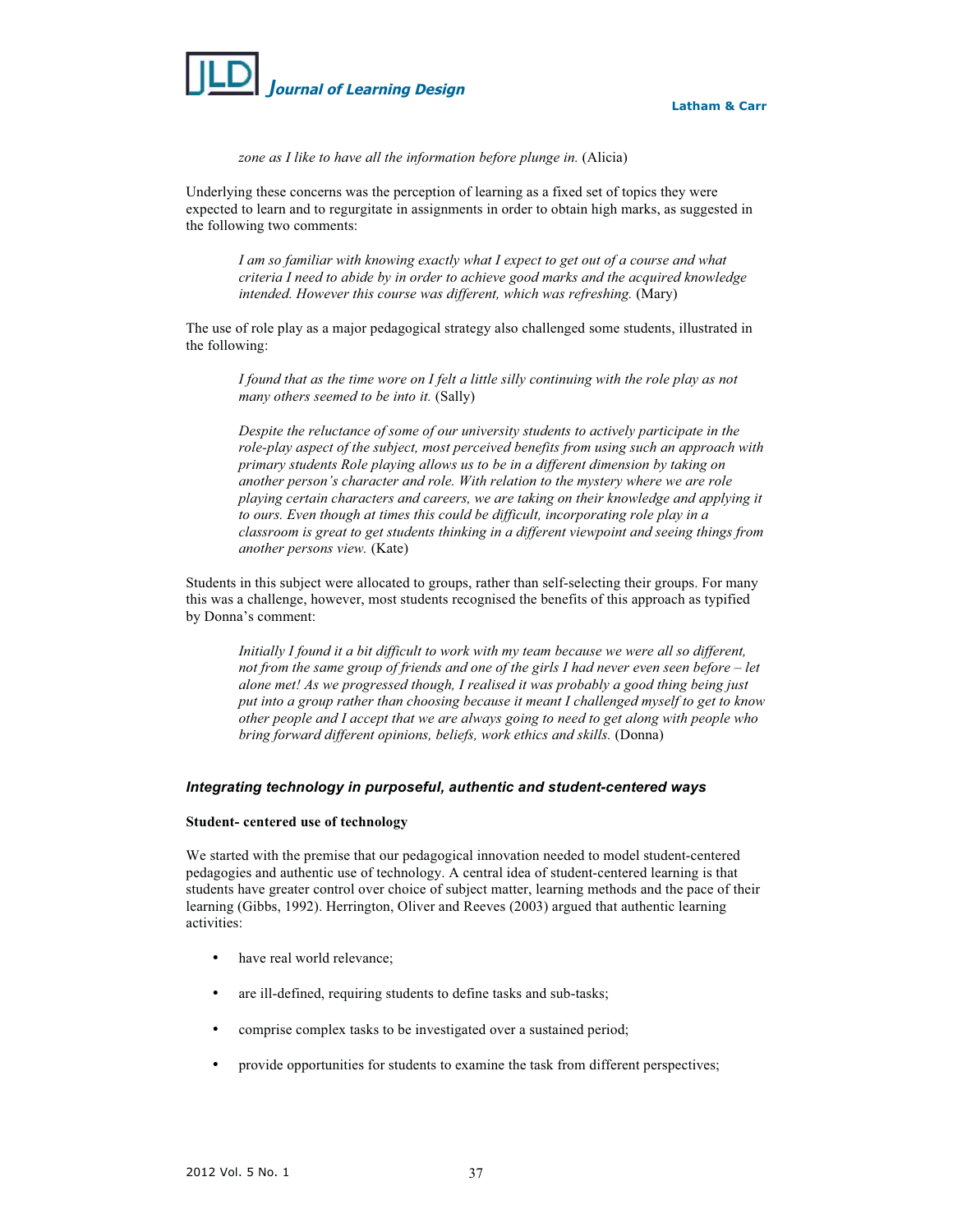

- provide the opportunity to collaborate;
- provide the opportunity to reflect;
- are integrated and applied across different subject areas and lead beyond domain-specific outcomes; and
- allow competing solutions and diversity of outcomes.

Our scenarios in all three mysteries met most of these accepted characteristics of authentic learning. Yet, there was little flexibility in the way the mystery unfolded since digital "clues" needed to be specified months before the scenario was implemented so they could be designed and produced by the web developers within strict timelines. The flexibility inherent in truly studentcentered learning environments was sacrificed so that the next set of pre-determined evidence could be delivered. Students therefore had limited choice in the direction or pace their learning took. We initiated an improvement by placing more emphasis on the critical and creative interpretations of how the mystery may have ended and less emphasis on recounting the facts of each investigation.

#### **Authentic use of technology – Information delivery**

The design and online delivery of the mystery led us to believe we could disrupt the ways in which subjects are traditionally delivered. We believed the online material was somehow different, but in reality we were still disseminating teacher-created and directed information. In the first mystery, technology was used simply as a delivery mechanism, which was in contrast to our espoused beliefs about how technology could and should be used. In the second mystery all clues, in the form of multimodal learning objects, were delivered to the students online. But we had fallen into the trap of "glitzing up" (Yelland, 2007) how we delivered information to our students, even when there were times when it would have been far more pedagogically sound to deliver clues face-toface. So much attention and time went into developing learning objects that we focused less on the important and more authentic use of technology such as the wiki space and discussion forums that pre-service teachers could use to collaboratively build knowledge through discussion, and build and test hypotheses. Our students reminded us of this in comments such as this:

*I believe that to reduce the impact of technological problems affecting lessons, some of the clues should be given in hard copies like actual newspaper articles rather than the use of wikis and the internet 100% of the time* (Robbie)

We decided to make significant changes to the blended delivery in the third mystery. We used far more role-play and paper-based evidence for students to analyse. We also handed over control far more and got the pre-service teachers to conduct more peer teaching and take more responsibility for finding information.

#### **Authentic use of technology – Collaborative knowledge building**

A wiki was the main tool used to support collaboration within and between the teams. At predetermined points in each investigation, teams were asked to post hypotheses and conclusions on their wiki page, or solve problems that would lead to the next clue. At various points, teams were able to see other teams' wikis as a way of sharing ideas and of learning what was possible to create within the wiki environment. In the first mystery, we used a simple wiki. Students who had never heard of a wiki became familiar with its functionality and began to see the benefits of the collaboration it fostered, as illustrated in this student comment: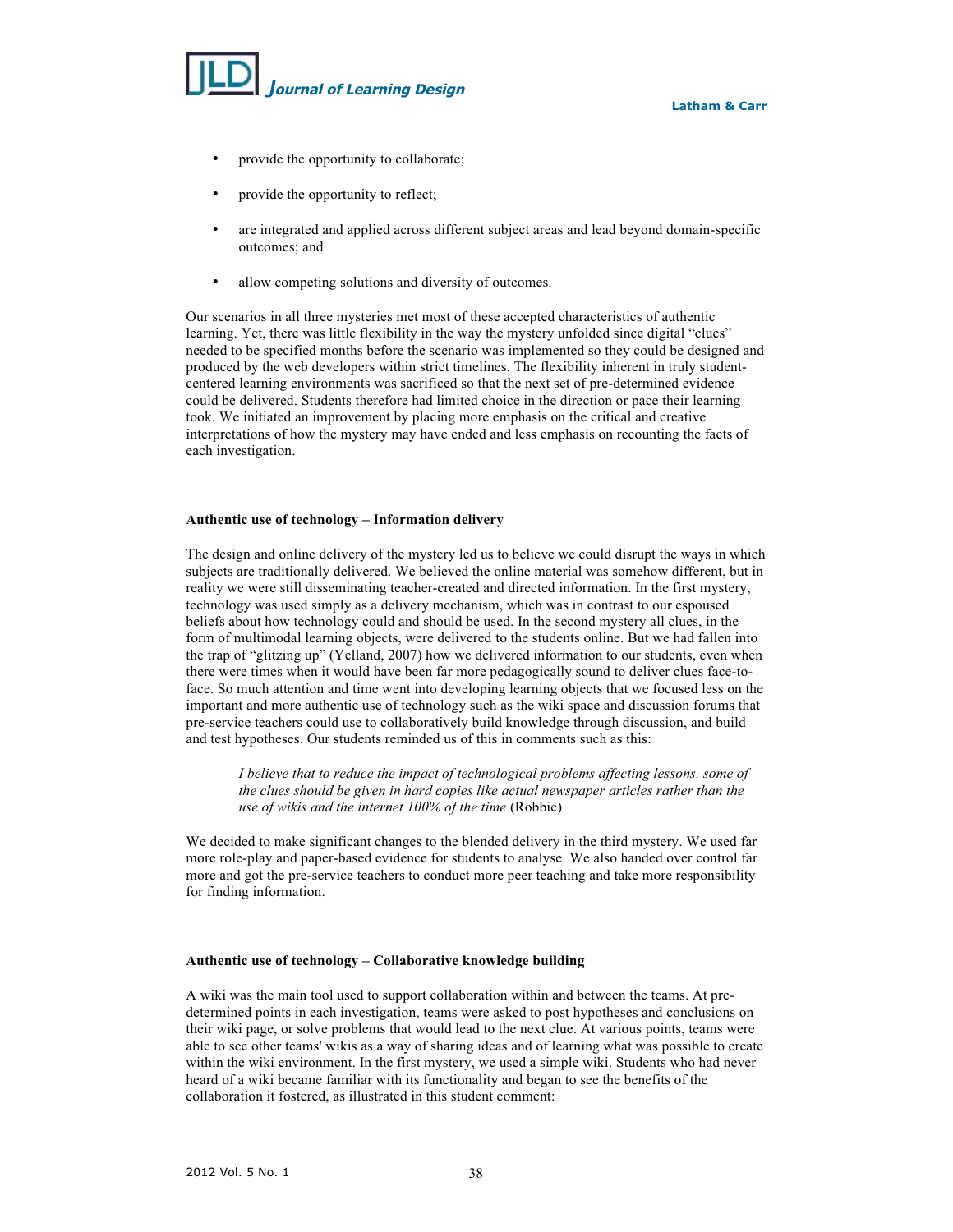

*Something that surprised me was the collaborative way my team worked in class but especially through the use of ICT and our team wikis. The way the wikis played a vital role in the whole investigation. I was surprised at the way I relied on the wiki, and the reliance that my team held on the wiki for communication, organising our multimodal text, to delegate roles and even to just generally see how each member was going and their individual contributions to the mystery* (Sarah)

In the second mystery, the new wikis developed as part of the new online environment were not working until well into the investigation. This gave students time to develop other ways of communicating within their teams. Many preferred to use alternative and well-entrenched means of communication for the investigation - text, mobile phones, emails and face-to-face meetings, and Facebook:

*I found alternatives to accessing the mystery from home such as sending emails instead of wiki posts.* (Jane)

*Our team also kept in touch using Facebook as we found it easier to communicate using this tool.* (MengFei)

We also made assumptions that our students would know what a wiki was and how to use one. This was not a realistic assumption, despite the majority of our students being confident in using a wide range of digital technologies. The wiki became associated with "doing school" rather than being seen as a useful tool in itself. When students did use the wiki, many tried to use it in the same way they used Facebook, seeing each wiki page as a "wall" to which you post a comment, rather than seeing the page as a space you collaboratively build, compose and edit. Notes from Lecturer 2's reflections showed:

*There is a strong reluctance to edit pages and put content on the pages. The preference in many teams is to establish a new page rather than change what is on an existing page, even if the content is focused on the same topic. There's also a strong preference to use comments rather than edit a page – are the students happier to read chronologically rather than summarise and synthesise?* (Lecturer 2)

Once again, our expectations of what the technology might deliver and what actually happened were at odds with one another.

In the first two mysteries we analysed who made contributions to the wiki and found that the more technically competent and confident students were "taking the mouse" and doing most of the wiki work. This was not our intent. We wanted all participants to develop and build on their existing ICT skills. To improve this aspect, subsequently tasks were subsequently designed that required a different student to take the lead each week in adding to or modifying the wiki for their team.

### **Transformative Learning**

It was our intention that the pre-service teachers would be able to experience a new way of learning and then transfer that learning to their future teaching practice. Transformative learning developed by Mezirow (1995) over three decades ago has evolved to describe how learners *"reformulate the meaning of their experience*" (Cranton. 1994, p. 22, emphases added). Centrality of experience, critical reflection, and rational discourse are three common themes present in Mezirow's theory (Taylor 1998). For learners to alter and then apply specific beliefs and attitudes, *"they must engage in critical reflection on their experiences, which in turn leads to a perspective transformation"* (Mezirow 1991, p.167, emphases added).

We continue to find that pre-service teachers experience difficulty looking back on their university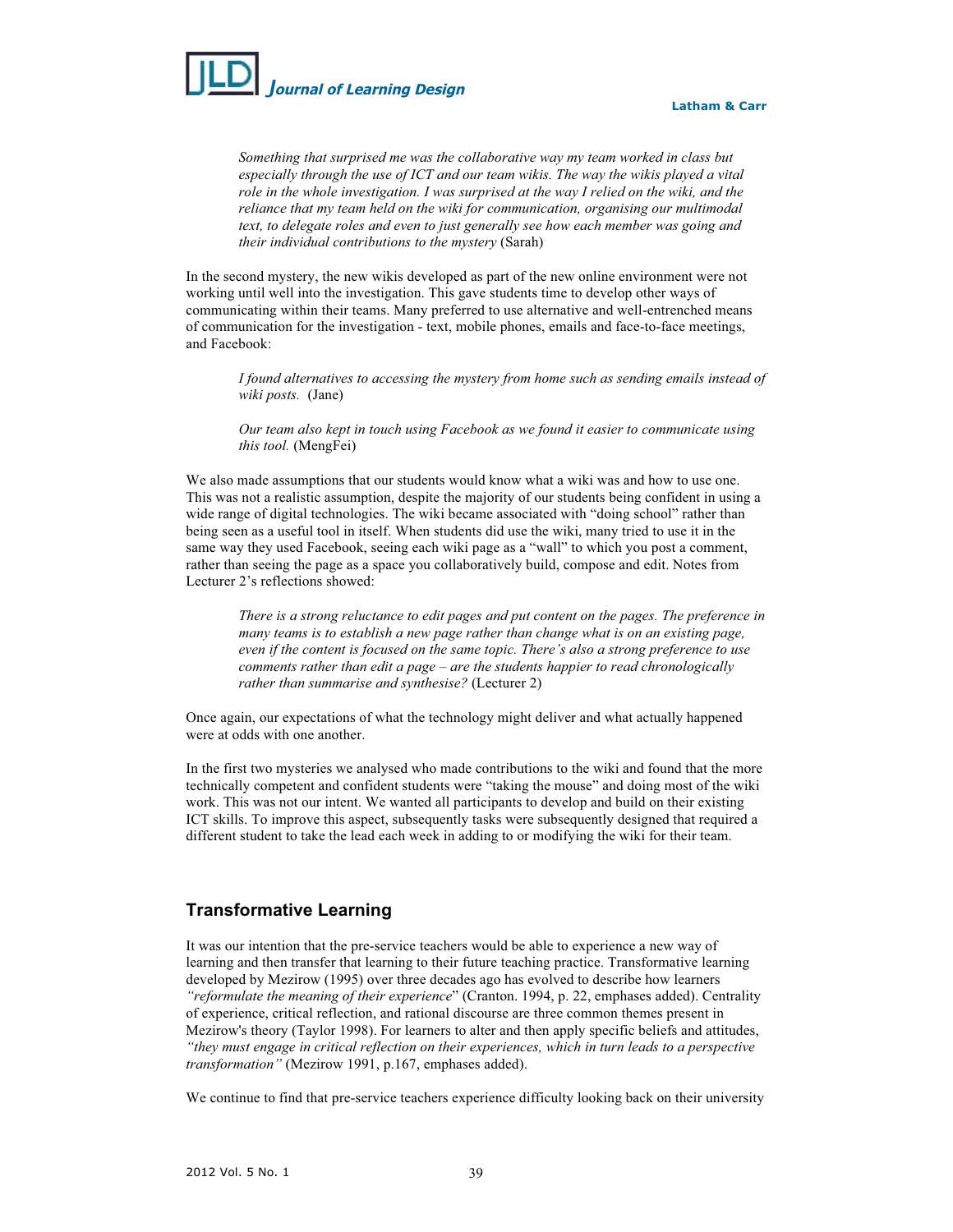

learning experience with a critical lens and then applying it to the classroom. This was confirmed in the first year of the mystery when as a final assessment task students were asked how they would transfer this experiential learning to a primary classroom.

To assist them further, during the last two mysteries we attempted to spend more time in class and online in the discussion forum exposing our thinking as lecturers and the reasons behind our planning for the subject. We shared our beliefs that the opportunity for pre-service teachers to enact the content being covered in the subject under discussion meant that they could experience first hand some of what their students would experience. This allowed them to trust the experience far more. We also provided more opportunities to practise critical reflection. This assisted students' ability to transfer their learning. For instance, Huang-Lee relates the value of a team wiki in primary schools when she says:

*Children can gather all the information that they have and collaborate between them all. The use of the wiki allows the contribution of all students and all students are able to apply their own spin and ideas on the investigation*.

Ben's reflection below also typifies some of the transformational learning many students achieved.

*Throughout the [subject], I was undecided about how I felt I was learning and what exactly we were covering by doing this investigation. However, now that it's over I can step back and look at what we actually covered and learnt throughout the process ... I started to realise that maybe there was educational value in what we were doing. This started getting me thinking about the ways in which I could structure a classroom in the*  future. I like the idea of involving students in an investigation that blends the lines of the *curriculum.* 

Sadly however, because of our often sophisticated technology platform and designed interactivity in the mystery, the pre-service teachers were less able to envision ways to transfer those technological aspects to the primary classroom. As well, the sheer volume of technology used in the inquiry based mysteries made transferability to practical classroom use far less certain. Teachers would not have the time, the expertise or the available technology to make the mysteries solely a virtual reality.

For example, Fiona recognised some of the difficulties when she said:

*One thing I've noticed during this subject is the amount of communication that is needed between team members. We might need to figure out another way for students to communicate - maybe through snail mail in the classroom? (Each group/student could have their own mailbox set up for other students to put their ideas/contributions into). If we are going to use this sort of learning in a classroom, we need to consider every eventuality when it comes to technology, as well as the students' access to the technology.*

If learning is change then our mission must be to foster and reward ethical change in beliefs and practices**.** 

## **Conclusion**

Our initial aim was to design a university subject within a Teacher Education program that better responded to the needs of 21st Century learners. The benefits of our approach were many. We successfully disrupted some of the norms and expectations of university teaching and learning in order to interrogate them further. Attendance was generally high at lectures and tutorials as students appeared eager to receive their next clues and anxious to solve the mystery. Discipline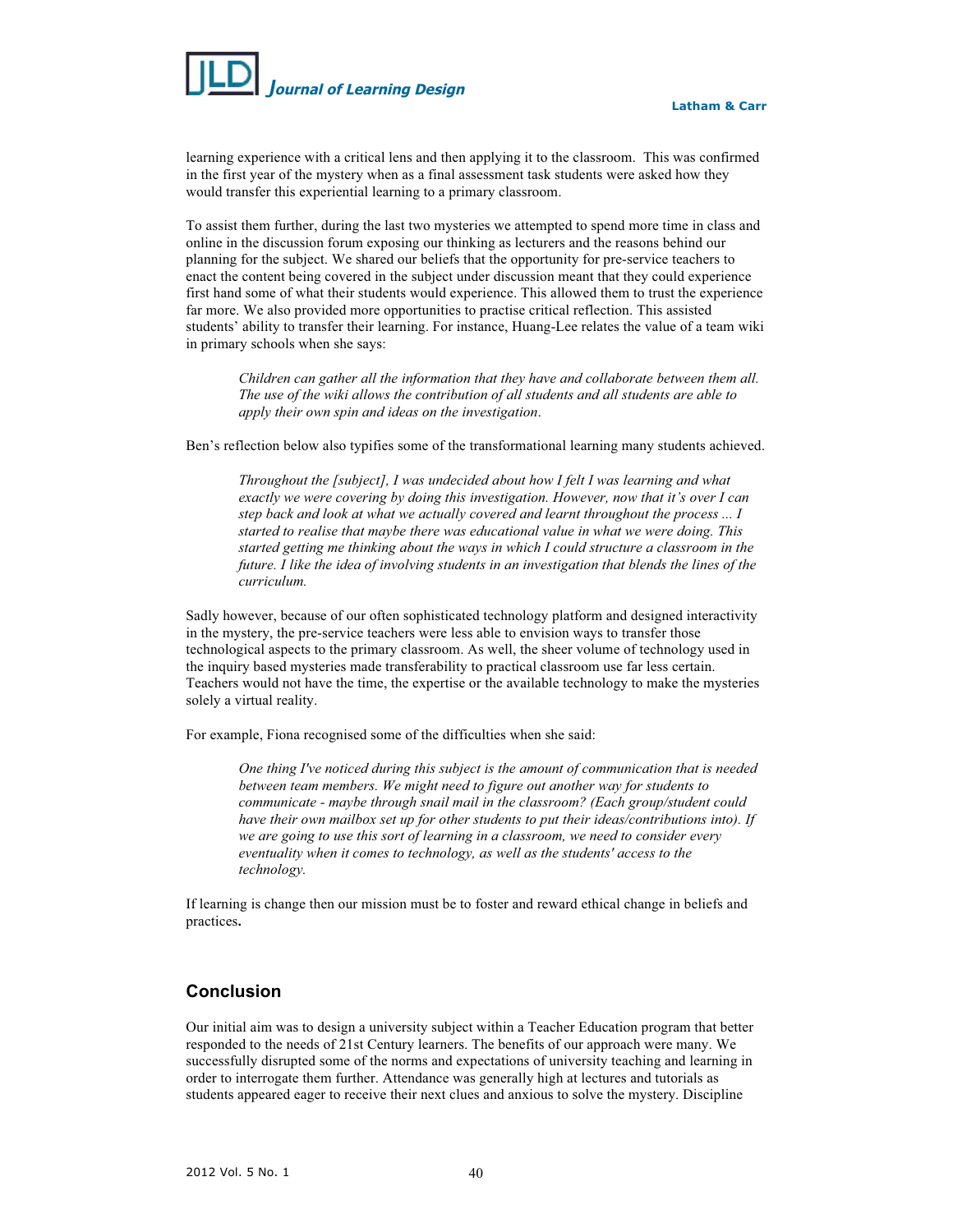

knowledge was bridged and appeared seamless. Students were immersed in the mystery, their work in teams had authentic purpose and they employed multimodal ways of knowing. As well, while students were taken out of their comfort zones this was undertaken in a safe and supportive environment. Lecturers and tutors were far less traditional in their approaches to university teaching often conducting interactive lectures in role with new evidence provided. An unexpected benefit was how the mysteries provided an enriching experience to the teaching team as we crossed disciplines, planning and teaching together. It was fun for most participants to engage in the mysteries but not always "hard fun."

The challenges allowed us to better understand how to modify our approach in subsequent years. Our students found it difficult to transform their experience to their teaching practice as they would not have the available technologies. As well, the technology often directed the subject of the mystery.

Much of the focus of current learning and teaching places technology at the forefront. Laurillard (2002) warned us that decisions about educational technology should be driven by teaching aims rather than technology for its own sake. While it is essential to reform university teaching, we are cognisant of the need to be critically selective and thoughtful about what technology is used and how it is used. We are also aware of how much control we are prepared to give over to our students and their readiness and willingness to take over the control. We embrace, and continue to respond to Postman's (1993) prescient statement that: *"Most people see only what technologies*  will do but are incapable of imagining what they will undo" (p. 5, emphases added).

## **References**

- Angeli, C., & Valanides, N. (2009). Epistemological and methodological issues for the conceptualisation, development and assessment of ICT-TPCK: Advances in technological pedagogical content knowledge (TPCK). *Computers & Education, 52*, 154-168.
- Boal, A. (1995). *The rainbow of desire: The Boal method of theatre and therapy*. London: Routledge.
- Brown, D., & Warschauer, M. (2006). From university to the elementary classroom: Students' experiences in learning to integrate technology in instruction. *Journal of Technology and Teacher Education, 14*(3), 599-621.
- Coates, H. (2007) A model of online and general campus-based student engagement. *Assessment and Evaluation in Higher Education*. *32*(2), pp. 121–141.
- Cranton, P. (1997). (Ed.). *Transformative learning in action: Insights from practice*. New Directions for adult and continuing education No. 74. San Francisco, CA: Jossey-Bass.
- Drake, S. M., & Burns, R. (2004). *Meeting standards through integrated curriculum.* Alexandria, VA: Association for Supervision and Curriculum Development.
- Ertmer, P., & Ottenbreit-Leftwich, A. T., (2010). Teacher technology change: How knowledge, confidence, beliefs and culture intersect. *Journal of Research on Technology in Education, 42*(3), 255-284.
- Fishman, B. & Davis, E. (2006). Teacher learning research and the learning sciences. In R. K. Sawyer (Ed.), *Cambridge handbook of the learning sciences* (pp. 535-550). Cambridge: Cambridge University Press.
- Gibbs, G. (1992). *Assessing more students*. Oxford: Oxford Book University.
- Gosper, M., Green, D., McNeill, M., Phillips, R., Preston, G. & Woo, K. (2008). The impact of web-based lecture technologies on current and future practices in learning and teaching. *Australian Learning and Teaching Council.* Retrieved from http://www.cpd.mq.edu.au/teaching/wblt/overview.htm